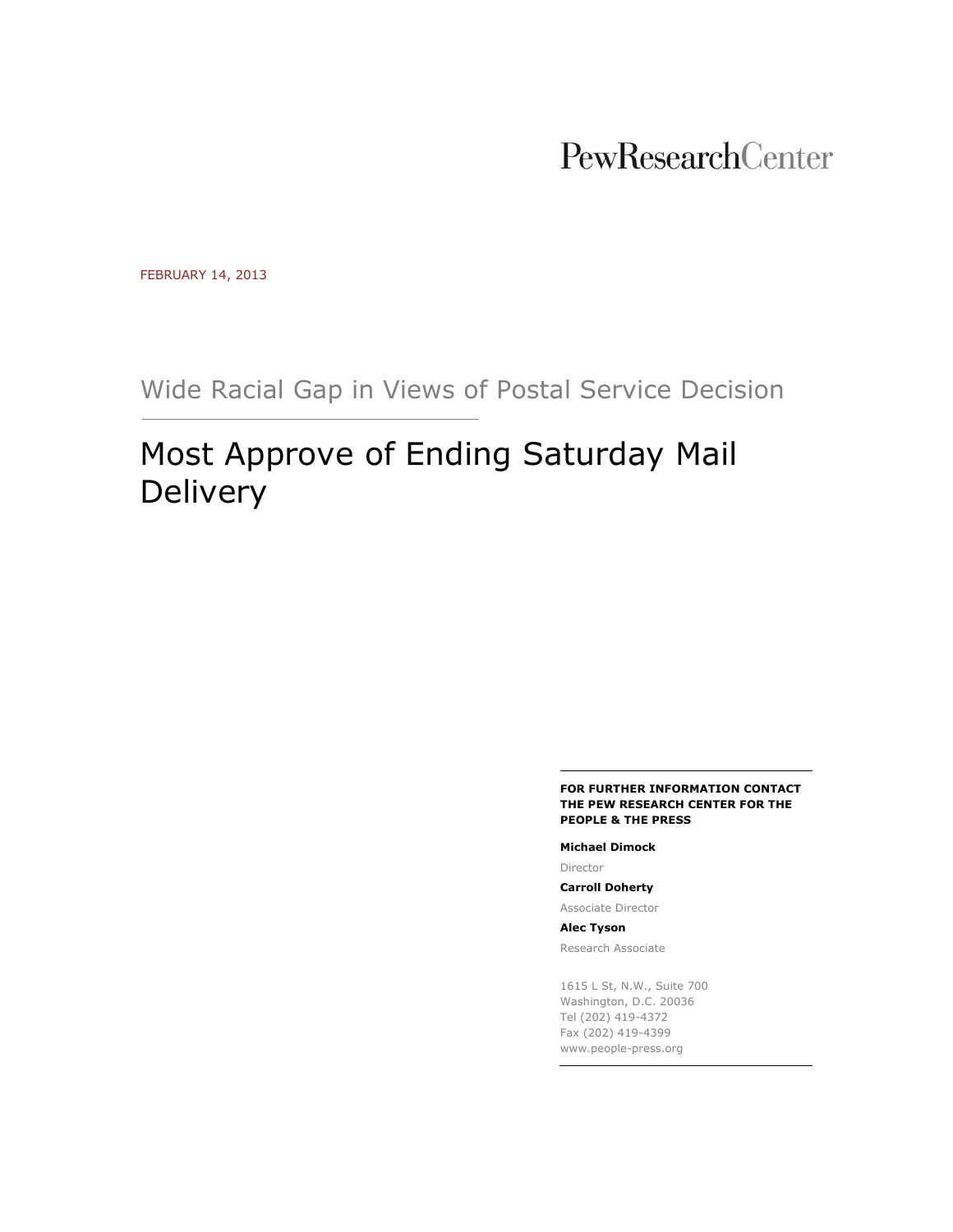## Wide Racial Gap in Views of Postal Service Decision Most Approve of Ending Saturday Mail Delivery

A majority of Americans (54%) approve of the U.S. Postal Service's recent decision to halt Saturday delivery of letters, while 32% disapprove of the decision. The planned end of Saturday mail delivery is a rare government decision that garners bipartisan support – 58% of independents approve of the action, as do 57% of Republicans and 51% of Democrats.

Most Americans say they have heard or read at least a little about the Postal Service's announcement that they plan to stop Saturday

## **Wide Support for Ending Saturday Mail among Those Aware of Policy**

| Postal Service decision<br>to stop Saturday                                              | App-<br>rove | Dis-<br>approve | Other/<br>DK |
|------------------------------------------------------------------------------------------|--------------|-----------------|--------------|
| delivery                                                                                 | $\%$         | $\frac{0}{0}$   | $\%$         |
| Total                                                                                    | 54           | 32              | $13 = 100$   |
| Heard about decision                                                                     |              |                 |              |
| A lot (34%)                                                                              | 67           | 22              | $11 = 100$   |
| A little (47%)                                                                           | 56           | 31              | $14 = 100$   |
| Nothing (16%)                                                                            | 25           | 60              | $15 = 100$   |
| PEW RESEARCH CENTER Feb. 7-10, 2013. Figures may not<br>add to 100% because of rounding. |              |                 |              |

delivery of letters to address budget shortfalls. Majorities of those who have heard a lot (67%) or a little (56%) about the action approve of it.

But those who have heard nothing at all about the decision – 16% of the public – disapprove of stopping Saturday mail delivery by more than two-to-one (60% disapprove vs. 25% approve).

The national survey by the Pew Research Center, conducted Feb. 7-10 among 1,004 adults, finds that blacks are the only major demographic group in which a majority (55%) opposes the Postal Service decision to halt Saturday delivery. Whites approve of the decision by more than two-to-one (61% to 26%).

## **Blacks Opposed to Eliminating Saturday Mail Delivery**

| Postal Service decision<br>to stop Saturday | App-<br>rove | Dis-<br>approve | Other/<br>DK |
|---------------------------------------------|--------------|-----------------|--------------|
| delivery                                    | $\%$         | $\frac{0}{0}$   | %            |
| Total                                       | 54           | 32              | $13 = 100$   |
| White                                       | 61           | 26              | $14 = 100$   |
| <b>Black</b>                                | 29           | 55              | $15 = 100$   |
| 18-29                                       | 38           | 47              | $14 = 100$   |
| $30 - 49$                                   | 54           | 33              | $13 = 100$   |
| 50-64                                       | 64           | 25              | $11 = 100$   |
| 65+                                         | 58           | 25              | $17 = 100$   |
| Republican                                  | 57           | 29              | $14 = 100$   |
| Democrat                                    | 51           | 37              | $12 = 100$   |
| Independent                                 | 58           | 30              | $13 = 100$   |

PEW RESEARCH CENTER Feb. 7-10, 2013. Figures may not add to 100% because of rounding.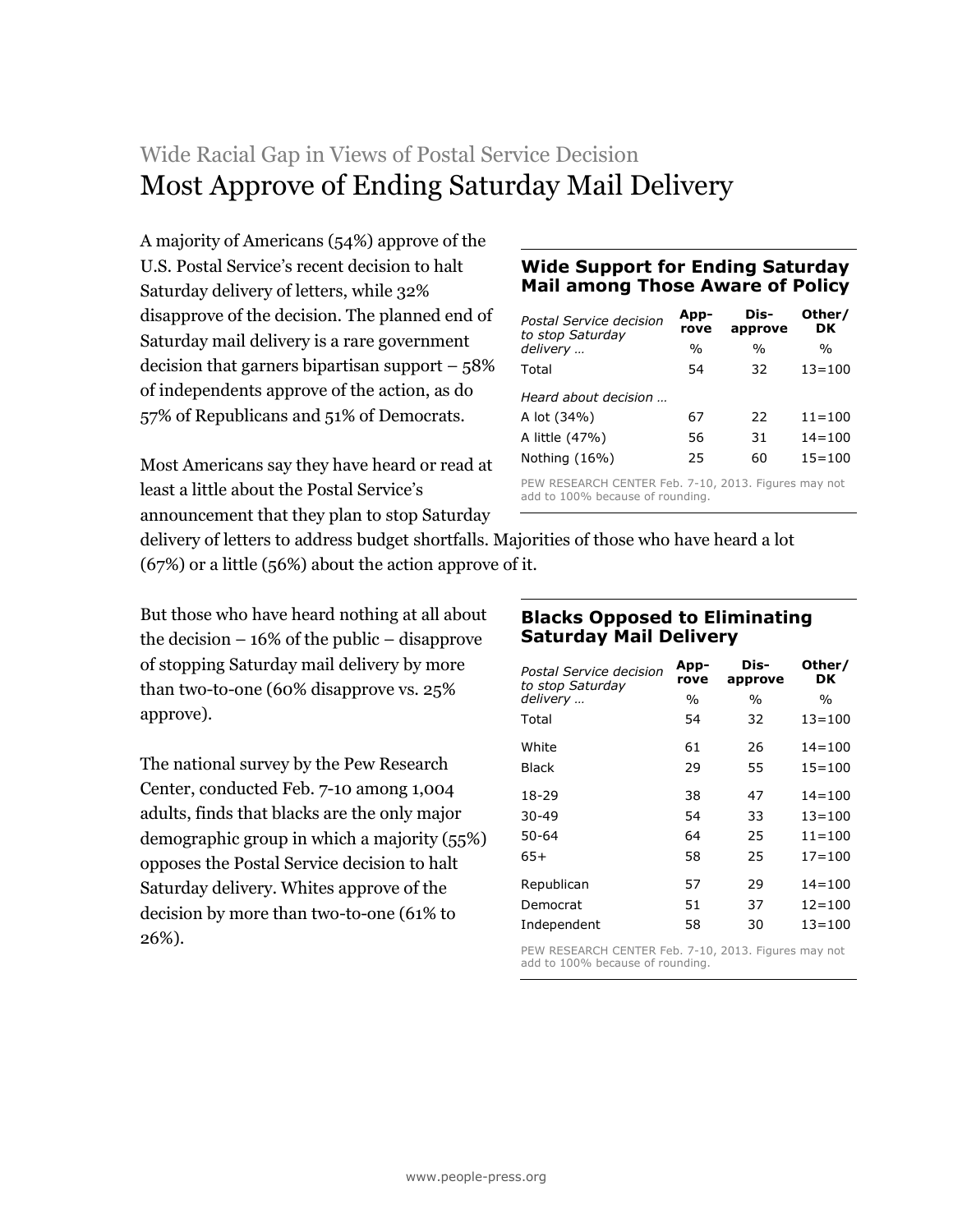Fewer blacks than whites have heard about the Postal Service's announcement that it is stopping Saturday deliveries because of budget problems. Nearly three-in-ten blacks (29%) say they heard nothing at all about the announcement, compared with 12% of whites.

People younger than 30 are far less aware of the Postal Service announcement than older people – 42% of those 18-to-29 heard nothing at all about it, compared with just 10% of those 30 and older. Those under 30 also are the only age group in which a majority does not support the decision (38% approve).

Those who use the mail infrequently, or don't use it at all, are more supportive of the decision to end Saturday delivery than are those who send or receive letters on a weekly basis.

Among the third of Americans (34%) who seldom or never use the mail for personal letters, 61% approve of the decision to end Saturday delivery and just 21% disapprove. Opinion is more evenly divided among the 40% who send or receive personal letters weekly or more: 50% approve of the decision while 44% disapprove.

### **Frequent Letter Writers Are Less Supportive of USPS Decision**

| Postal Service decision<br>to stop Saturday | App-<br>rove  | Dis-<br>approve | Other/<br>DK  |
|---------------------------------------------|---------------|-----------------|---------------|
| delivery                                    | $\frac{0}{0}$ | $\frac{0}{0}$   | $\frac{0}{0}$ |
| Total                                       | 54            | 32              | $13 = 100$    |
| Send/receive letters                        |               |                 |               |
| Weekly (40%)                                | 50            | 44              | $7 = 100$     |
| Monthly (25%)                               | 53            | 30              | $17 = 100$    |
| Seldom/Never (34%)                          | 61            | 21              | $18 = 100$    |

PEW RESEARCH CENTER Feb. 7-10, 2013. Figures may not add to 100% because of rounding.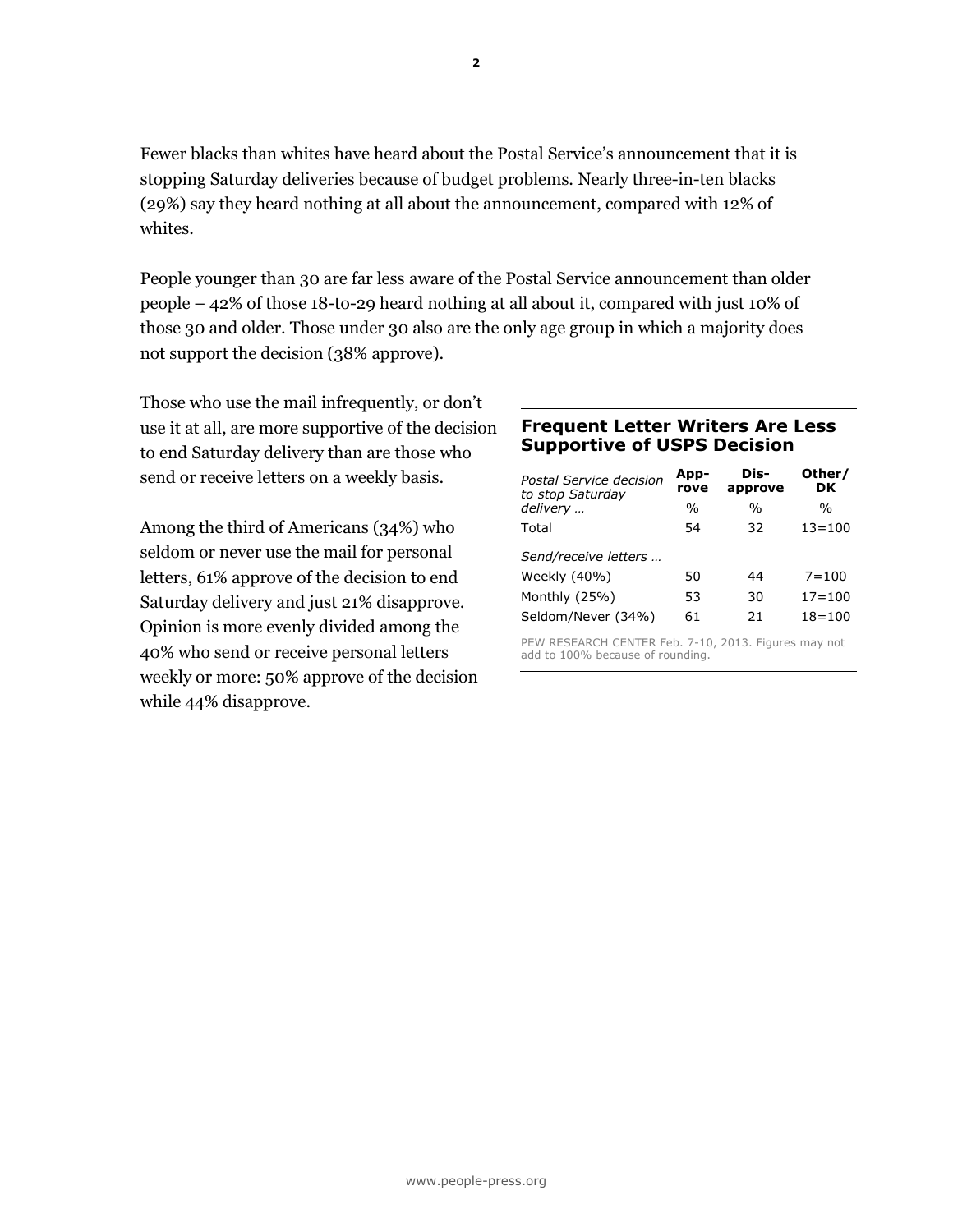### **About the Survey**

The analysis in this report is based on telephone interviews conducted February 7-10, 2013 among a national sample of 1,004 adults 18 years of age or older living in the continental United States (500 respondents were interviewed on a landline telephone, and 504 were interviewed on a cell phone, including 254 who had no landline telephone). The survey was conducted by interviewers at Princeton Data Source under the direction of Princeton Survey Research Associates International. A combination of landline and cell phone random digit dial samples were used; both samples were provided by Survey Sampling International. Interviews were conducted in English. Respondents in the landline sample were selected by randomly asking for the youngest adult male or female who is now at home. Interviews in the cell sample were conducted with the person who answered the phone, if that person was an adult 18 years of age or older. For detailed information about our survey methodology, see: [http://people](http://people-press.org/methodology/)[press.org/methodology/.](http://people-press.org/methodology/)

The combined landline and cell phone sample are weighted using an iterative technique that matches gender, age, education, race, Hispanic origin and region to parameters from the 2011 Census Bureau's American Community Survey and population density to parameters from the Decennial Census. The sample also is weighted to match current patterns of telephone status, based on extrapolations from the 2012 National Health Interview Survey. The weighting procedure also accounts for the fact that respondents with both landline and cell phones have a greater probability of being included in the combined sample and adjusts for household size among respondents with a landline phone. Sampling errors and statistical tests of significance take into account the effect of weighting. The following table shows the unweighted sample sizes and the error attributable to sampling that would be expected at the 95% level of confidence for different groups in the survey:

| Group        | <b>Unweighted</b><br>sample size | Plus or minus         |
|--------------|----------------------------------|-----------------------|
| Total sample | 1,004                            | 3.7 percentage points |
| Republicans  | 283                              | 7.0 percentage points |
| Democrats    | 324                              | 6.5 percentage points |
| Independents | 334                              | 6.4 percentage points |

Sample sizes and sampling errors for other subgroups are available upon request.

In addition to sampling error, one should bear in mind that question wording and practical difficulties in conducting surveys can introduce error or bias into the findings of opinion polls.

© Pew Research Center, 2013